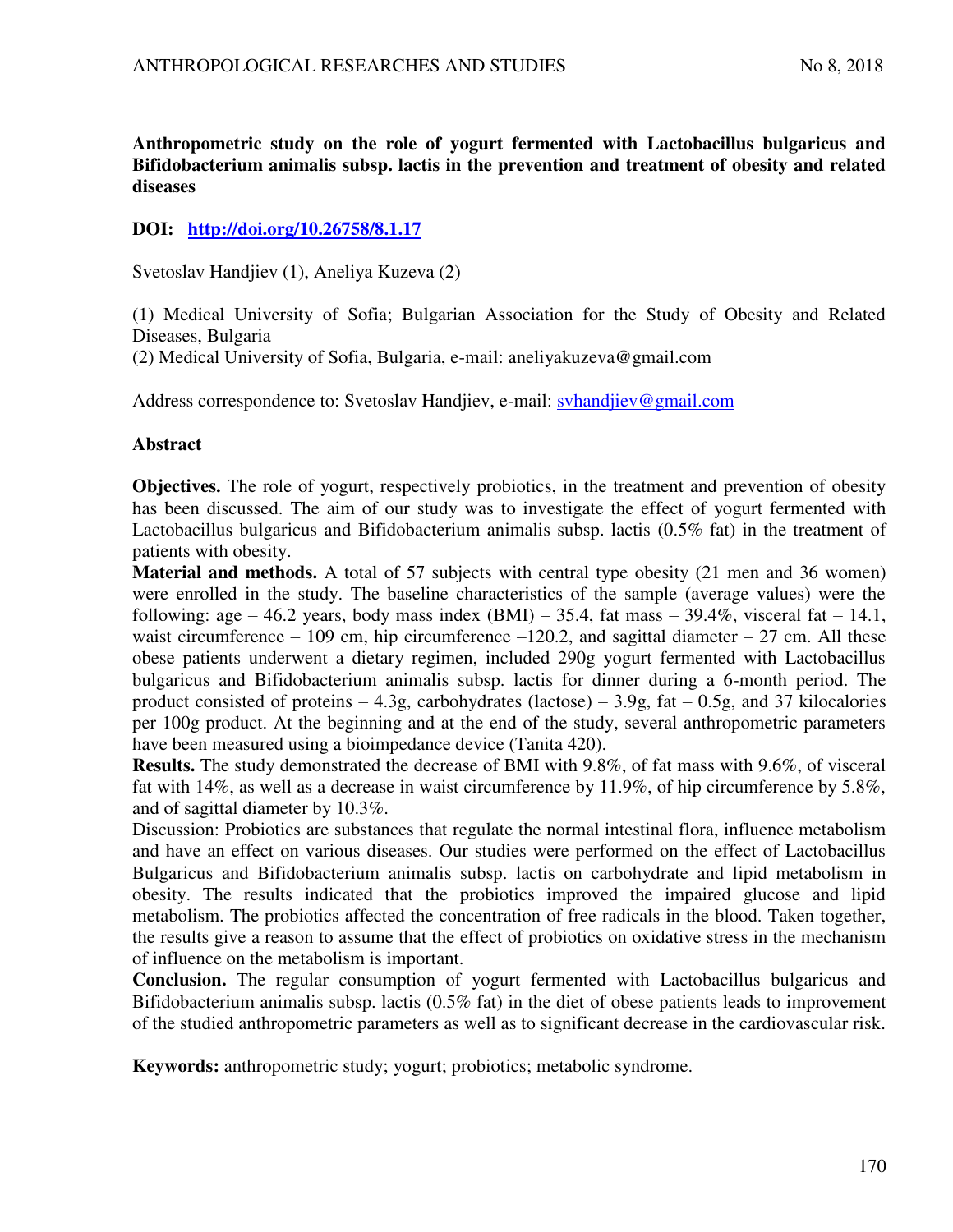### **Introduction**

Obesity is a chronic metabolic disease that leads to many co-morbidities and high prevalence of mortality (Yumuk et al., 2015; WHO, 2018). The incidence of obesity and related diseases increases constantly (see Figs. 1-4). The role of dairy products in the treatment and prevention of obesity has been discussed (Bogdanov, 2014; Martinez-Gonzalez et al., 2014; Ahn et al., 2015; Handjieva-Darlenska et al., 2015; Handjieva-Darlenska et al., 2016; Lamarche et al., 2016; Beck et al., 2017). The literature also highlighted the effect of yogurt, respectively probiotics, in the treatment and prevention of obesity (Bogdanov, 2014; Handjieva-Darlenska and Minkova, 2016; Santiago et al., 2016; Karimi et al., 2017).



**Figure 1. Expected increase in the incidence of obesity.** 

**Figure 2. Expected increase in the incidence of diabetes.** 

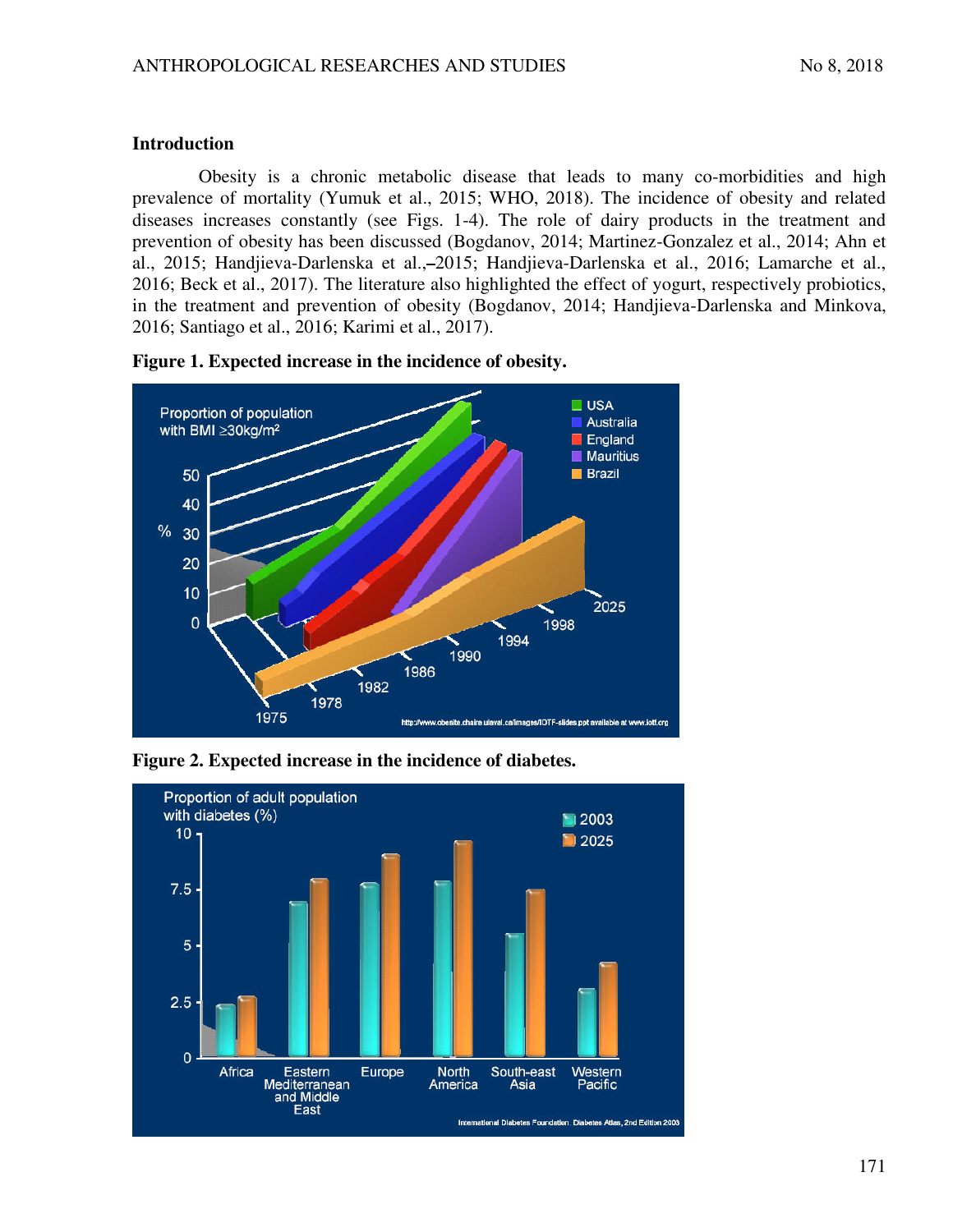

**Figure 3. Overweight and obesity prevalence in schoolchildren. National survey on nutrition and nutritional status of schoolchildren in Bulgaria -1998, 2010-2011** (Source: Dimitrova, 2012).

**Figure 4. Prevalence of Overweight and Obesity among adults (19-60 years old). National Monitoring of Dietary Intake and Nutritional Status, 1998, 2004** (Source: Dimitrova, 2012).



Age (years)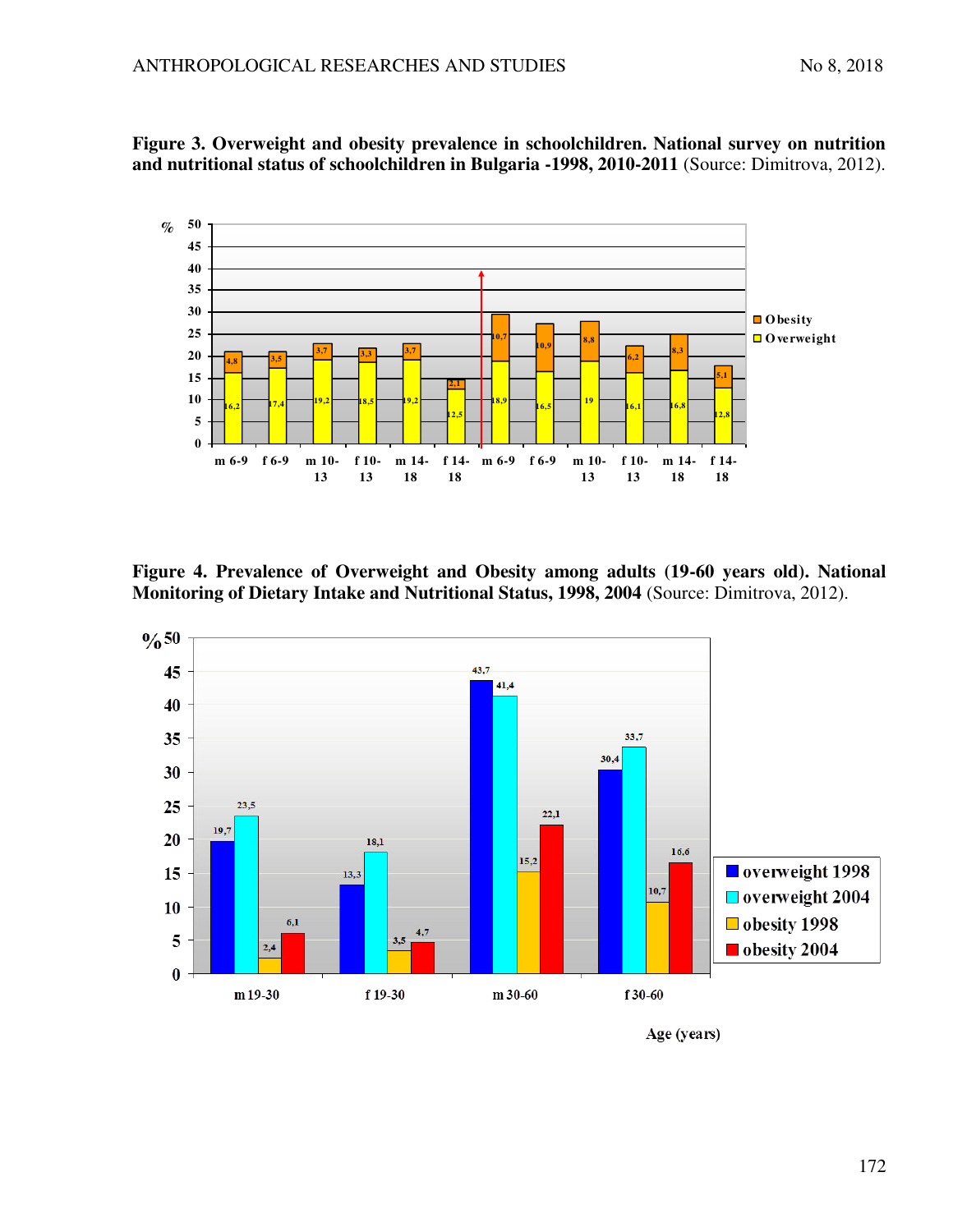#### **History**

Even since the end of  $19<sup>th</sup>$  century, the Russian scientist and pioneer immunologist Ilya Ilyich Mechnikov (or Elie Metchnikoff, as his name is often written), investigating the factors that could enhance or decrease health and longevity, advanced the idea of the harmful intestinal bacteria as the source of the inflammatory process; the thermal preparation of all fruits and vegetables and the regular consumption of yogurt or other types of sour milk were proposed as solutions for the intestinal putrefaction that precipitated the aging process. He emphasized, in particular, the positive, neutralization effect of the so-called Bulgarian Bacillus from the Bulgarian yogurt upon intestinal microbiome, as proven by the health and longevity of the highlanders who include large amounts of soured milk in their diet.

The actual discovery of the *Lactobacillus bulgaricus* is due to Stamen Grigoroff, a Bulgarian student who studied medical science in Geneva, Switzerland. Immediately after he identified the bacteria that cause the milk to curdle, his professor, Léon Massol wrote to Prof. Ilyja Mechnikoff at the Institut "Louis Pasteur", announcing the great scientific results. His discovery was presented in the paper entitled "Etude sur le lait fermenté comestible: le "Kissélo-mléko" de Bulgarie" and published in *Revue médicale de la Suisse romande*: organe officiel de la Société médicale de la Suisse romande, issue 10, dated 20.10.1905, Genève, Georg & G., Libraries-Éditeurs. Librairie de L'Université. Then, it was validated by Metchnikoff, who invites the young scientist to Paris; his assistants, Luerssen and Kuhn, were those who in 1908 gave to this microorganism the designation of Lacto bacterium Bulgaricum – the Bulgarian lactic bacteria.

Subsequently, the benefits of yogurt consumption have been the subject of numerous studies, eventually leading to the establishment of a Bulgarian school. For obtaining his medical degree of Doctor of Medicine in Toulouse, Radush Titkov defended in 1905 a thesis regarding the healthy properties of yogurt. Prof. Assen Zlatarov, who got his Ph.D. in Chemistry and Physics at the prestigious Grenoble University, called the yogurt "an elixir of long-life".

Academician Tasho Tashev, the dean of Bulgarian nutrition science, and his school (1980- 2001) investigated the role of dairy foods in the prevention and treatment of the gastrointestinal and metabolic diseases (von Sanchsen, 2006; Handjieva-Darlenska, 2016).

### **Aim**

The aim of our study was to investigate the effect of yogurt fermented with Lactobacillus bulgaricus and Bifidobacterium animalis subsp. lactis (0.5% fat) in the treatment of patients with obesity and related diseases.

#### **Material and methods**

A total of 57 subjects with central type obesity (21 men and 36 women) were enrolled in the study. The study took place in the National Transport Medical Hospital as part of the BARORD's (Bulgarian Association for Study of Obesity) activities. The participants were volunteers who took part in the study for 6 months and were consulted every 2 weeks throughout the study as part of the outpatient clinics.

The methods involved anthropometrical measurements to determine the initial status of patients and to evaluate the results of the dietary regimen imposed to all the obese patients.

All obese patients underwent a dietary regimen, included 290g yogurt fermented with Lactobacillus bulgaricus and Bifidobacterium animalis subsp. lactis for a 6-month period which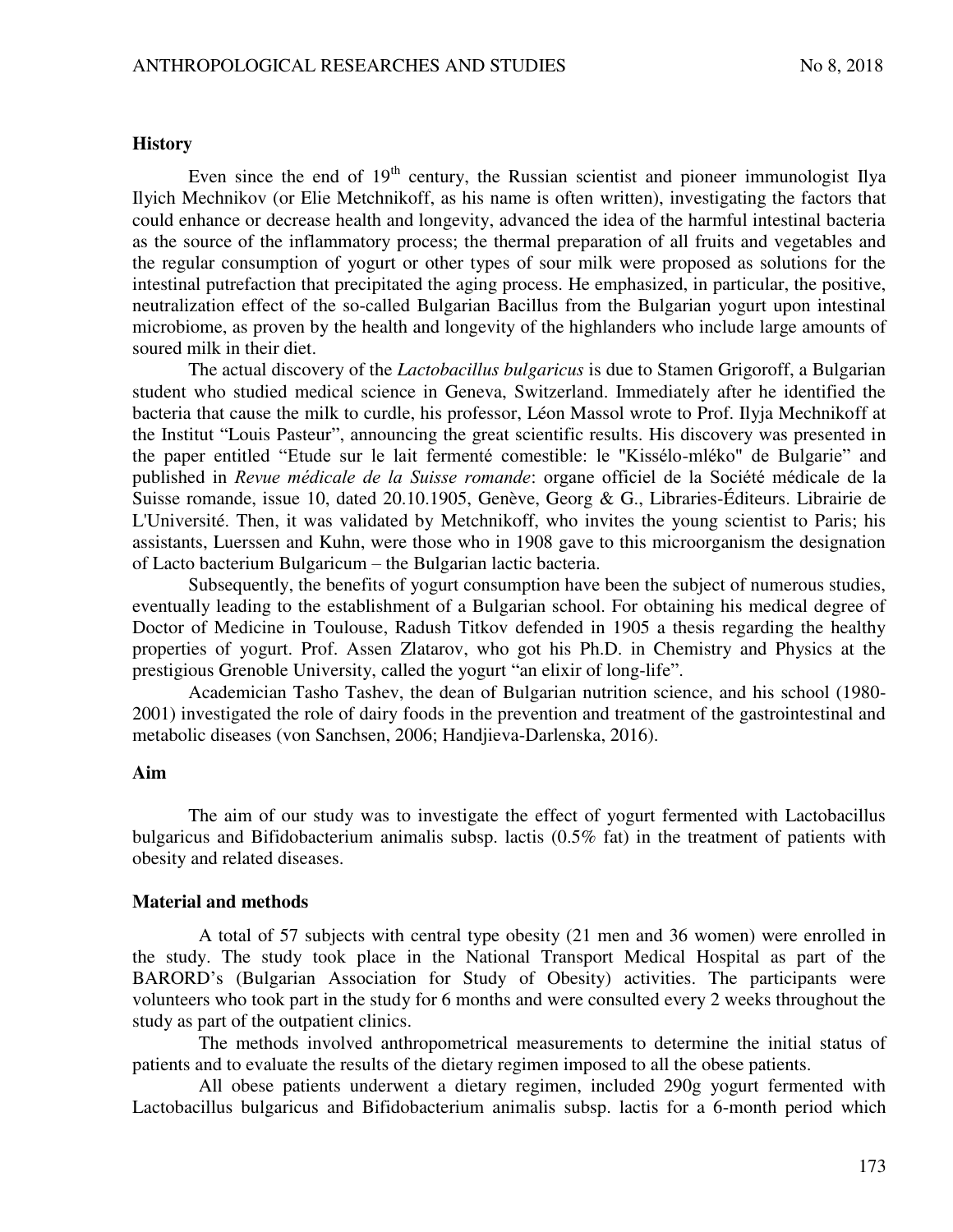replaced their regular dinner. The product consisted of proteins  $-4.3$ g, carbohydrates (lactose) – 3.9g, fat – 0.5 g, and 7 kilocalories per 100g yogurt product.

The classification of patients in the obesity weight classes was made considering the body mass index developed by Adolphe Quetelet and recommanded by WHO for estimating body fat mass. It is calculated by dividing the subject's mass by the square of his or her height. Any BMI  $\geq$ 35 or 40 signals severe obesity; a BMI of  $> 35$  or 40–44.9 or 49.9 represents morbid obesity; a BMI of  $\geq$  45 or 50 indicates a super obese. However, since the BMI does not reveal the body fat distribution, other measurements regarding body fat percentage had to be done.

Body height was measured using an anthropometer in the upright position.

Some parameters such as body weight, body mass index, body fat mass, visceral fat, lean body mass were assessed using a bioimpedance device (Tanita 420).

Sagital diameter was measured using a caliper.

#### **Results**

The baseline characteristics of the sample (average values) were the following:  $\text{age} - 46.2$ years, body mass index (BMI) – 35.4, fat mass – 39.4%, visceral fat – 14.1, waist circumference – 109 cm, hip circumference –120.2 cm, and sagittal diameter – 27 cm.

The study demonstrated the decrease of BMI with 9.8%, of fat mass with 9.6%, of visceral fat with 14%, as well as a decrease in waist circumference by 11.9%, of hip circumference by 5.8%, and of sagittal diameter by 10.3% (see Table 1).

Moreover, at the end of treatment, we observed an improvement trend in the values of blood sugar, total cholesterol, triglycerides as well as of the systolic and diastolic blood pressure.

| Parameter                  | <b>BMI</b> | <b>FM</b><br>$(\%)$ | <b>LBM</b><br>$(\%)$ | <b>LBM/FM</b> | VF | W<br>(cm) | H<br>(cm) | W/H  | Sag.<br>diameter |
|----------------------------|------------|---------------------|----------------------|---------------|----|-----------|-----------|------|------------------|
| <b>Before</b><br>treatment | 36.1       | 40.7                | 59.3                 | 1.45          | 13 | 109.5     | 122.6     | 0.90 | 24.7             |
| After<br><b>Treatment</b>  | 32.2       | 36.2                | 63.8                 | 1.80          | 11 | 98        | 114.6     | 0.87 | 22.8             |

|  |  |  | Table 1. Changes in physical parameters following treatment |  |
|--|--|--|-------------------------------------------------------------|--|
|  |  |  |                                                             |  |

#### **Discussions**

Probiotics are substances that regulate the normal intestinal flora, influence metabolism and have an effect on various diseases. Our studies were performed on the effect of Lactobacillus bulgaricus and Bifidobacterium animalis subsp. lactis on carbohydrate and lipid metabolism in obesity. The results indicated that the probiotics improved the impaired glucose and lipid metabolism. The probiotics affected the concentration of free radicals in the blood. Taken together,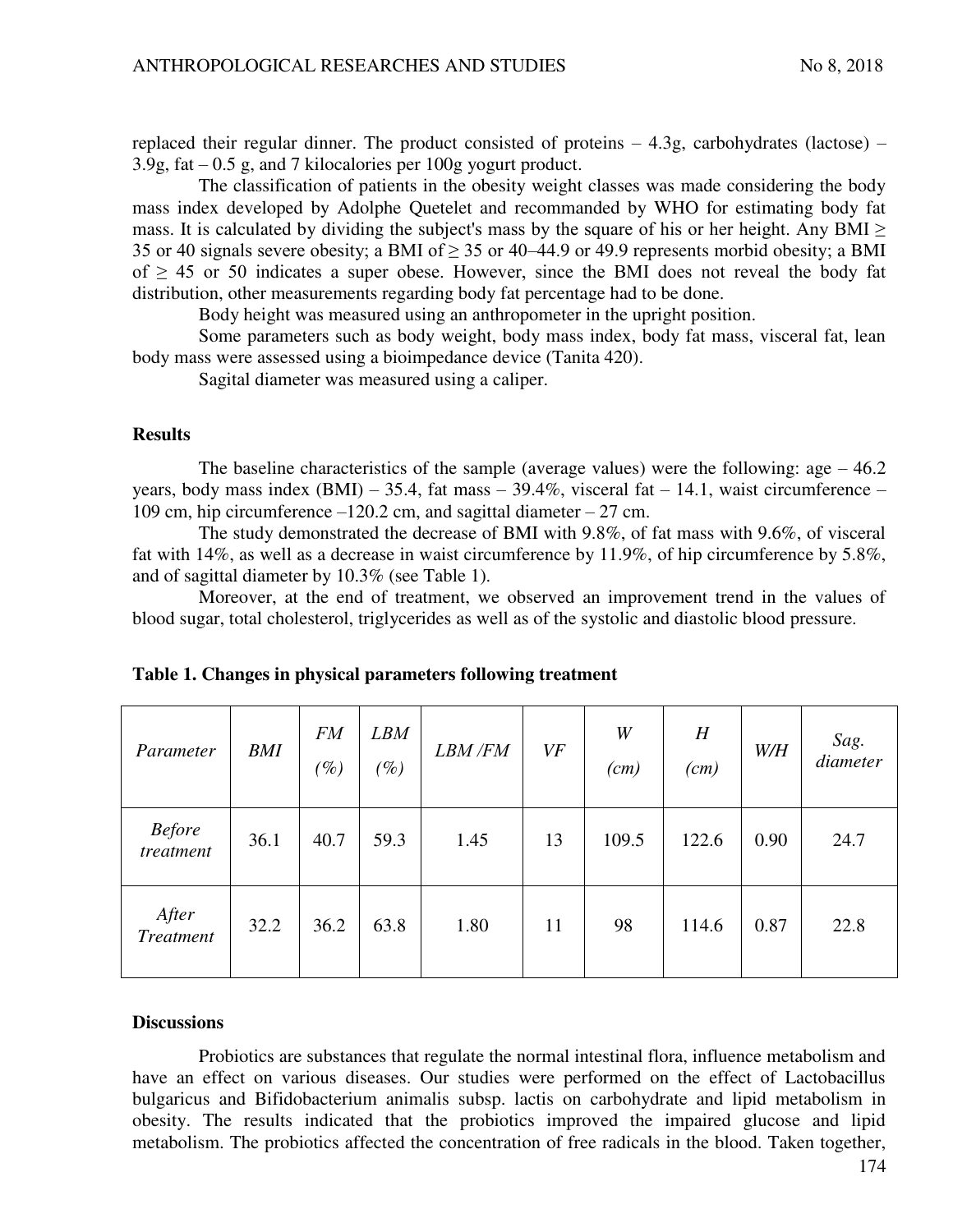the results demonstrate the effect of probiotics on oxidative stress in the mechanism of influencing carbohydrate and lipid metabolism.

Our study emphasizes the significance of yoghurt and other diary product in the prevention and management of metabolic and cardiovascular diseases, which is in concordance with other results found in the literature (Dimitrova, 2012; Milici and Neagu, 2014; Borys et al., 2015; Ivey et al., 2015; Pashova-Baltova et al., 2015; Santiago et al., 2016; Mohammadi-Sartang et al., 2018).

The production of fermented foods is based on the use of starter cultures, for eg. lactic acid bacteria, which initiate the rapid acidification of the raw material, i.e. the milk. A series of studies on the properties of lactic acid producing bacteria have reported suitable strains for inclusion in functional (starter) cultures and fermented products; among them we list L. bulgaricus strains with established in-vitro immunomodulatory effect, L. helveticus - producer of bioactive peptides with ACE-inhibitory activity, L. Gasseri - with a strong adhesion to the epithelial cells of the gastrointestinal tract and cholesterol-lowering effect.

Recently, new starter cultures of lactic bacteria are developed, which may contribute to microbial safety or provide one or more organoleptic, technological, nutritional or health benefits. Examples are the lactic acid bacteria that produce antimicrobial substances, sugar polymers, sweeteners, aromatic compounds, vitamins or enzymes useful or having probiotic properties (Leroy and De Vuyst, 2004).

## **Conclusion**

The regular consumption of yogurt fermented with Lactobacillus bulgaricus and Bifidobacterium animalis subsp. lactis (0.5% fat) in the diet of obese patients leads to improvement of the studied anthropometric parameters as well as to significant decrease in the cardiovascular risk.

# **References**

- 1. Beck, A.L., Heyman, M., Chao, C., Wojcicki, J., 2017. Full fat milk consumption protects against severe childhood obesity in Latinos. *Preventive medicine reports*, 8, pp.1-5. https://doi.org/10.1016/j.pmedr.2017.07.005
- 2. Lamarche, B., Givens, D.I., Soedamah-Muthu, S., Krauss, R.M., Jakobsen, M.U., Bischoff-Ferrari, H.A., Pan, A., Després, J.P., 2016. Does Milk Consumption Contribute to Cardiometabolic Health and Overall Diet Quality? The Canadian journal of cardiology, 32(8), pp.1026-32. https://doi.org/10.1016/j.cjca.2015.12.033
- 3. Dimitrova, D., 2012. Overweight and obesity prevalence in Bulgaria. In: the EPODE INTERNATIONAL NETWORK, *Global obesity Forum*, New York, U.S., 27-29 June 2012.
- 4. Bogdanov, G., 2014. Probiotic as antioxidant in juvenile rats' fat-rich diet, Obesity facts, 7(supp.1), pp.66-67. Available at: [https://bib.irb.hr/datoteka/703185.obesity\\_facts\\_2014.pdf](https://bib.irb.hr/datoteka/703185.obesity_facts_2014.pdf) [Accessed 26 June 2017]
- *5.* Karimi, G., Jamaluddin, R., Mohtarrudin, N., Ahmad, Z., Khazaai, H., Parvaneh, M., 2017. Single-species versus dual-species probiotic supplementation as an emerging therapeutic strategy for obesity. *Nutrition, metabolism, and cardiovascular diseases : NMCD*, 27(10), pp.910-918. https://doi.org/10.1016/j.numecd.2017.06.020
- *6.* Ahn, H.Y., Kim, M., Ahn, Y.T., Sim, J.H., Choi, I.D., Lee, S.H., Lee J.H. 2015. The triglyceride-lowering effect of supplementation with dual probiotic strains, Lactobacillus curvatus HY7601 and Lactobacillus plantarum KY1032: Reduction of fasting plasma lysophosphatidylcholines in nondiabetic and hypertriglyceridemic subjects. *Nutrition,*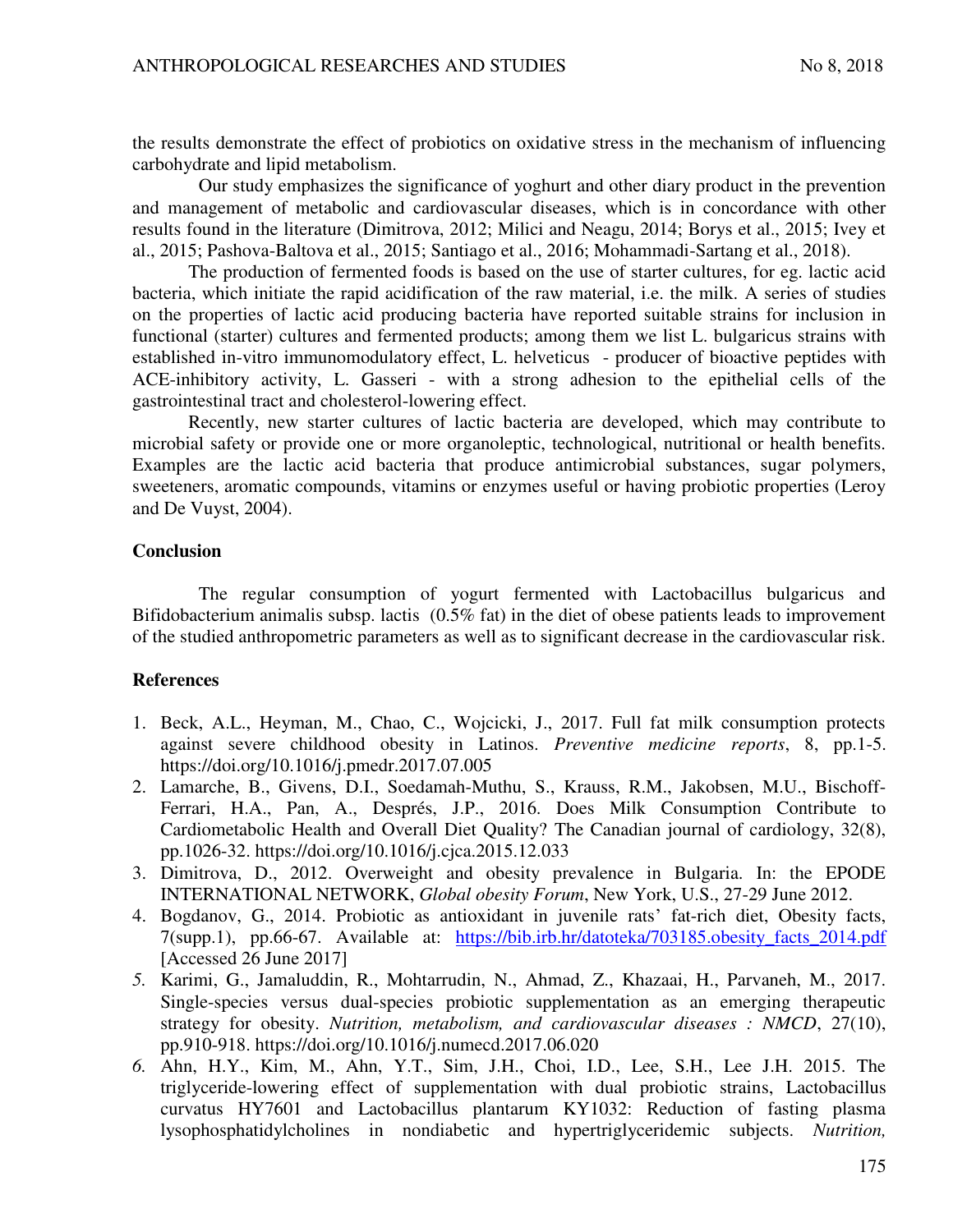*metabolism, and cardiovascular diseases: NMCD*, 25(8), pp.724-33. https://doi.org/10.1016/j.numecd.2015.05.002

- 7. Borys, J.-M., Graça, P., Gregorio, M.J., Handjiev, Sv., Mantziki, K., Moreno, L.A., du Plessis, H.R., Seidell, J.C., Vassilopoulos, A., Visscher, T.,eds. 2015. EPODE for the Promotion of Health Equity, Cachan Cedex, France: Lavoisier Publishing.
- 8. Pashova-Baltova, K., Minkova, Sv., Dimitrov, Zh., Mihaylova, M., Spasova, M., Panayotova, T., Ninova, N., 2015. LB fermented functional foods - contributing to the prevention of obesity. In: BASORD (Bulgarian Association for Study of Obesity and Related Diseases), 14th International Symposium "Acad. Tasho Tashev"-"Nutrition and Obesity", Albena, Bulgaria, 4-6 Septembrie 2015.
- 9. Ivey, K.L., Hodgson, J.M., Kerr, D.A., Thompson, P.L., Stojceski, B., Prince, R.L., 2015. The effect of yoghurt and its probiotics on blood pressure and serum lipid profile; a randomised controlled trial. *Nutrition, metabolism, and cardiovascular diseases: NMCD*, 25(1), pp.46-51. [https://doi.org/10.1016/j.numecd.2014.07.012.](https://doi.org/10.1016/j.numecd.2014.07.012)
- 10. Leroy, F. and De Vuyst, L., 2004. Lactic acid bacteria as functional starter cultures for the food fermentation industry. *Trends in Food Science & Technology*, 15(2), pp.67-78.
- 11. Mohammadi-Sartang, M., Bellissimo, N., Tötösy de Zepetnek, J.O., Brett, N.R., Mazloomi, S. M., Fararouie, M., Bedeltavana, A., Famouri, M., Mazloom, Z., The effect of daily fortified yogurt consumption on weight loss in adults with metabolic syndrome: a 10-week randomized controlled trial, *Nutrition, Metabolism and Cardiovascular diseases*, 2018, in press, Available online 10 March 2018. https://doi.org/10.1016/j.numecd.2018.03.001.
- *12.* Martinez-Gonzalez, M.A., Sayon-Orea, C., Ruiz-Canela, M., de la Fuente, C., Gea, A., Bes-Rastrollo, M., 2014. Yogurt consumption, weight change and risk of overweight/obesity: the SUN cohort study. *Nutrition, metabolism, and cardiovascular diseases: NMCD*, 24(11), pp.1189-96, https://doi.org/10.1016/j.numecd.2014.05.015.
- 13. Milici, N. and Neagu, A., 2014. La consommation de produits laitiers et l'état pondéral chez les adolescents de Bucarest, In: *Mondialisation des comportements alimentaires et facteurs de risques pour l'obésité et le diabète*, Sofia: Simel Press Edt. pp.101-115.
- 14. Santiago, S., Sayón-Orea, C., Babio, N., Ruiz-Canela, M., Martí, A., Corella, D., Estruch, R., Fitó, M., Aros, F., Ros, E., Gómez-García, E., Fiol, M., Lapetra, J., Serra-Majem, L., Becerra-Tomás, N., Salas-Salvadó, J., Pinto, X., Schröder, H., Martínez, J.A., 2016. Yogurt consumption and abdominal obesity reversion in the PREDIMED study. *Nutrition, metabolism, and cardiovascular diseases: NMCD*, 26(6), pp.468-75. https://doi.org/10.1016/j.numecd.2015.11.012.
- 15. Handjieva-Darlenska T., Fr. Roville-Sausse, Sv. Handjieva. 2016. Le yaourt- la diete balkanique. In: *Nutrition et Sante*. Sofia: Simel Press. pp.52-53.
- 16. Handjieva-Darlenska, T., Handjiev, Sv., Bogdanov, G., Lazarov, L., Getova, D., Stavreva, G., Boyadjieva, N., 2015. Characteristics of the low calorie diet with Probiotic for prophylaxis of diabetes mellitus type 2 in subjects with obesity and prediabetes. In: BASORD (Bulgarian Association for Study of Obesity and Related Diseases),  $14<sup>th</sup>$  International Symposium Acad. Tasho Tashev "Nutrition and Obesity", Albena, Bulgaria, 4-6 Sep 2015.
- 17. Handjieva-Darlenska, T. and Minkova, Sv., 2016. Clinico-Pharmacological, anthropological and technological study on the effect of new Bulgarian probiotic producs, In: A. Cosma si C. Glavce, eds. *Antropologie şi sănătate (Anthropology and Health)*, Bucureşti: Editura Academiei Române. pp. 108-110.